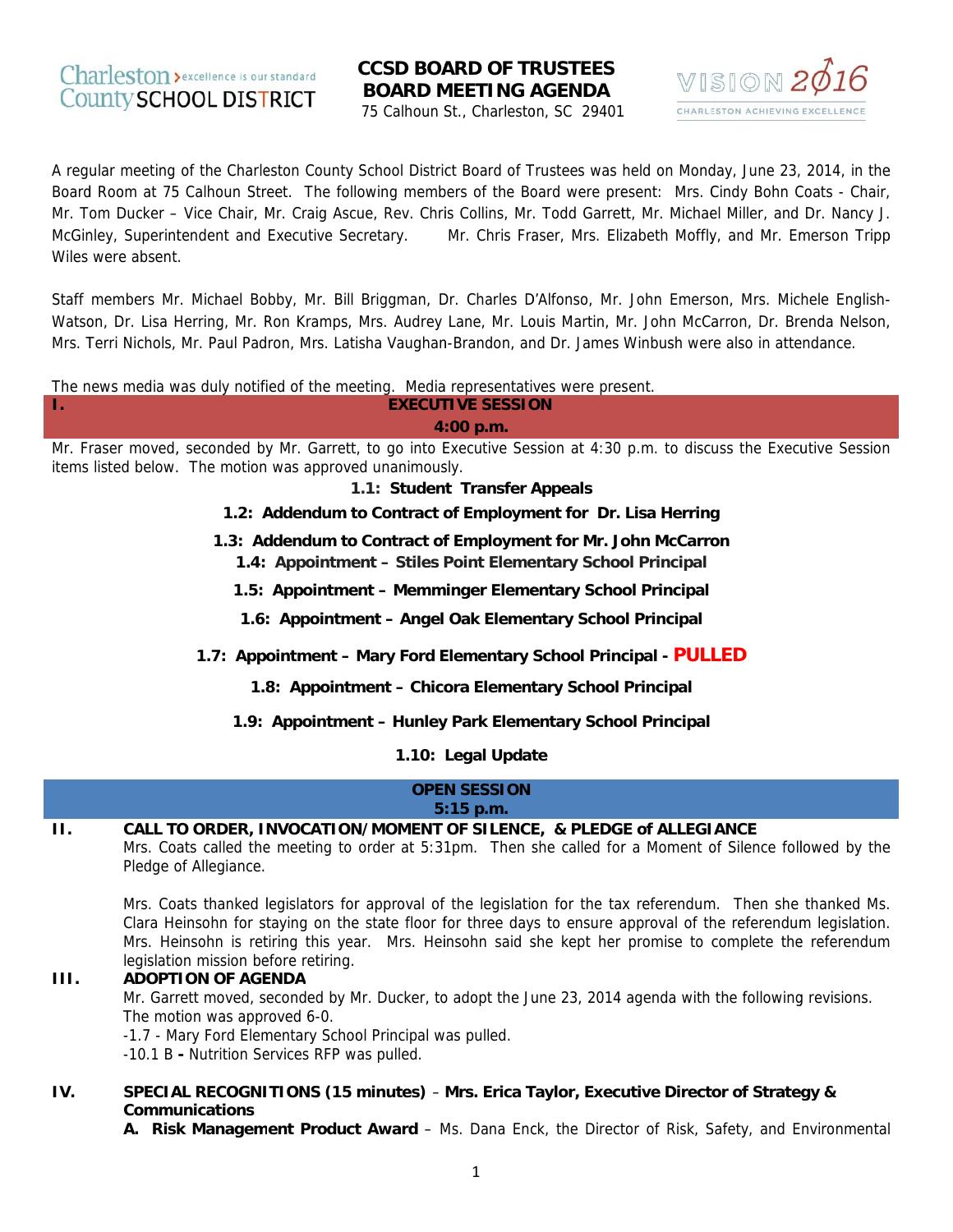Management recognized Mr. Jeff Scott, the Director of Security and Emergency Management, Mr. Kevin Boyd, the Deputy Director of Security & Emergency Management, and Mr. Chris Metivier, an Officer of Strategy and Communications, as the recipients of the June 9<sup>th</sup> National Risk Management Risk Product Award given by the National Public Risk Management Association for the First Five Security Management Training video series.

## **B. State Representative Leon Stavrinakis – Pulled**

**C. First Tee Recognition –** Ms. Clara Heinsohn, the Director of Public Affairs and Volunteers, introduced and thankedMs. Staci Bennett, Executive Director of First Tee of Greater Charleston and Ms. Terry Tobin, Board Chair of First Tee of Greater Charleston, for providing a national golf program in 21 CCSD schools.

**D. Wando Community Education –** Ms. Clara Heinsohn, Director of Public Affairs and Volunteers recognized Ms. Ashley Peters, Community Education Director for Lincoln and Wando High School, and Mr. Ralph Hayes, Community Education Director for Garrett High School for their outstanding service with the Lowcountry Literacy Roundtable, and the Roundtable's Literacy on the Circle. Their contributions help to distribute 5,000 books and other educational activities for students and their families.

## **V. SUPERINTENDENT'S REPORT – Dr. Nancy J. McGinley, Superintendent of Schools**

Dr. McGinley also discussed the progress made in hiring new principals and stressed the important work that all our principals are undertaking right now to hire new teachers for the 2014-2015 school year.

Dr. McGinley concluded by recognizing Ms. Clara Heinsohn, Director of Public Affairs and Volunteers, for her service to our students and schools. Ms. Heinsohn is retiring at the end of this month.

### **VI. VISITORS, PUBLIC COMMUNICATIONS**

The following visitors addressed the Board. Mr. Ducker reminded everyone that when they signed up to address the board, they acknowledged that they would not address personnel matters.

- 1. Mr. Ernest Parks expressed concerns about district plans to transition Murray LaSaine to a full Montessori program.
- 2. Mr. Daniel Donelson expressed concerns about daughter being bullied at Oakland ES. He also expressed concerns about a broken bus incident that resulted in his son being offered a ride by a stranger. He urged the Board to transfer his children to another school.
- 3. Mr. Leon Green, the vice chair of District 9 Constituent School Board, expressed concerns about the interview process for the appointment of a principal for Angel Oak Elementary. He urged the Board to remove the Interim principal's name from principal recommendation list for Angel Oak Elementary.
- 4. Mrs. Andrea Murray, the chair of the District 9 Constituent Board, expressed concerns about issues related to the Interim principal at Angel Oak.
- 5. Ms. Monica Smith, a District 9 Constituent Board member, expressed concerns about the various programs that were eliminated by the Interim Principal at Angel Oak to include the Positive Behavior Intervention Support, the book club, the garden club, and parental involvement.
- 6. Mr. Nick Witte addressed the Board in support the Montessori program at Murray LaSaine. He urged the Board to support the recommendation to fully transition the Montessori program. Mr. Ducker urged all individuals interested in Murray LaSaine to attend the upcoming meeting on June  $30<sup>th</sup>$  at 6:30 p.m.
- 7. Ms. Frances Sturgeon addressed the Board in support of transitioning Murray LaSaine a full Montessori school.
- 8. Ms. Elizabeth Compton addressed the Board in support of fully transitioning Murray LaSaine as a Montessori school. She reminded the Board of low enrollment prior to the Montessori proposal. She said having a dual track program would be costly and not sustainable. Ms. Compley also read a letter from her neighbor, Amanda Graham Barton, in support of the Montessori program.
- 9. Mr. Joseph Lapollz addressed the Board in support of the Montessori program at Murray LaSaine.
- 10. Ms. Julie Hund, a primary Montessori teacher at Murray LaSaine, shared a quote from the founder of the Montessori program. Then she suggested that it would be difficult to blend the two tracks—Montessori and traditional. She urged the Board to continue plans for the full Montessori program.
- 11. Ms. Melanie Marcum, a James Island resident, addressed concerns related to unfair treatment of students. When she previously visited Murray LaSaine Elementary she inquired why the school was just above failing when there were only seven students in each classroom. However, when the Montessori program was considered for Murray LaSaine, she became interested. She urged the Board to support the Montessori Program at Murray LaSaine Elementary.
- 12. Ms. Audrey Mack addressed the Board about Rural School funds (\$60,000 + \$100,000). She requested the District consider allocating funds for an after school program and summer program for Frierson ES. She said this would help Frierson students get their scores up.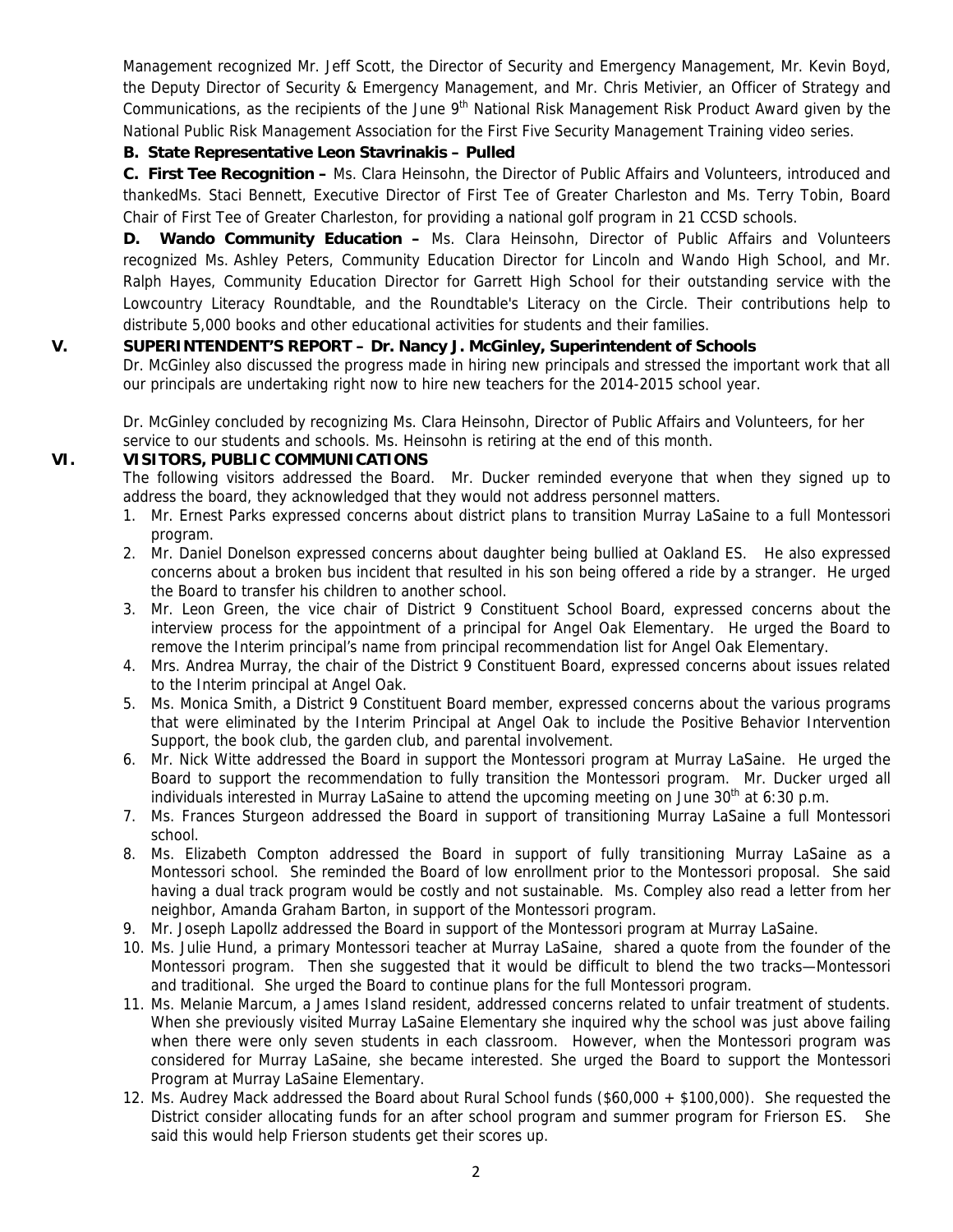13. Mr. Ed Jones, the District 20 Board Chair, addressed the Board for an update on the stand-alone middle school for District 20.

14. Mr. Robert Brown asked the Board to consider the budget line items mentioned by Ms. Audrey Mack.

## **APPROVAL OF MINUTES/EXECUTIVE SESSION AGENDA ITEMS**

### **7.1: Open Session Minutes of June 9, 2014, 2014**

Mr. Garrett moved, seconded by Mr. Ducker, to approve the open session minutes of June 9, 2014.

Mr. Ducker moved, seconded by Mr. Ascue, to pull the minutes and revisit the language on Magnolia/Horizon item language on the rebate should have been mentioned. Bring to next meeting. Mr. Ascue responded to a comment made about Dr. Maria Montessori, he said Dr. Montessori was all about people working together. He looks forward to Montessori supporters and allies attending the June 30<sup>th</sup> meeting at Murray LaSaine Elementary.

## **7.2: Executive Session Action Items of June 23, 2014**

The Board acted on the following executive session action items of June 23, 2014.

#### **1.1: Student Transfer Appeals**

Mr. Miller moved, seconded by Mr. Ascue, to approve 11 and 12 and forward all others to the lottery. The vote was 5-1 (Ducker opposed).

- Approve 11 and 12 (employees)
- Lottery 1-10, 13-16

#### **1.2: Addendum to Contract of Employment for Dr. Lisa Herring**

Rev. Collins moved, seconded by Mr. Garrett, to approve an addendum to the contract of employment between Dr. Lisa Herring and Charleston County School District. The vote was 4-2 (Coats and Ducker opposed).

Mr. Ducker and Mrs. Coats offered an amendment to restrict the contract extension to one year. The vote failed 2-4 (Ascue, Collins, Garrett and Miller opposed).

#### **1.3: Addendum to Contract of Employment for Mr. John McCarron**

Mr. Ascue moved, seconded by Mr. Garrett, to approve an addendum to the contract of employment between Mr. John McCarron (contract and salary). The vote was 4-2 (Coats and Ducker opposed).

Rev. Collins said he could not support the recommendation because that was a big increase in salary. Mr. Ascue said the salary should commensurate with the position.

Mr. Ducker moved, seconded by Mr. Ascue, to amend the motion to limit contract to one year. The vote was 3-3 (Ascue, Collins, and Ducker supported the motion).

Mr. Ascue said Mr. Ducker just wants to hold the district accountable to ensure alignment of salaries with job performances.

#### **1.4: Appointment – Stiles Point Elementary School Principal**

Mr. Garrett moved, seconded by Mr. Ascue, to approve the recommendation to appoint Mr. Michael Ard as the principal at Stiles Point Elementary School. The vote was 6-0.

#### **1.5: Appointment – Memminger Elementary School Principal**

Rev. Collins moved, seconded by Mr. Ascue, to not approve the recommendation of Abigail Woods. The vote was 3-3 (Collins, Ducker and Garrett opposed).

Mr. Garrett moved, seconded by Mrs. Coats, to approve the recommendation to appoint Ms. Abigail Woods as the principal at Memminger Elementary School. The vote was 5-1 (Miller opposed).

Rev. Collins said his concern is based on the population of the students at the school.

Mr. Garrett said he was confident because of his conversations with the individuals on the interview team.

### **1.6: Appointment – Angel Oak Elementary School Principal**

Mr. Garrett moved, seconded by Mr. Ducker, to approve the recommendation to appoint Mr. Michael Griggs as the principal at Angel Elementary School. The vote failed 3-3 (Ascue, Collins and Miller opposed). However, after Rev. Collins changed his vote, Rev. Collins moved, seconded by Mr. Garrett to approve Griggs, the vote was 5-1 (Mr. Miller opposed).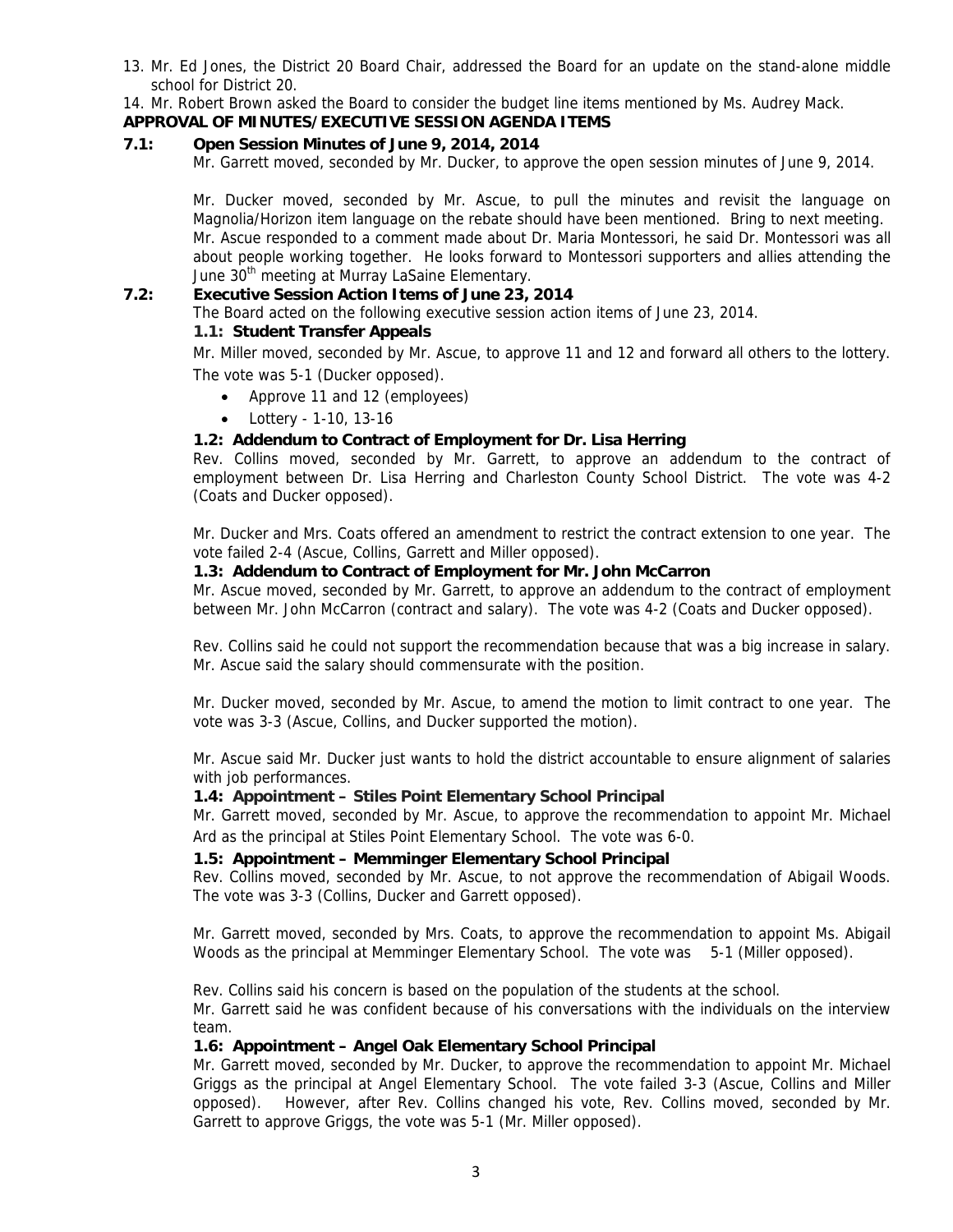## **1.7: Appointment – Mary Ford Elementary School Principal - Pulled**

This item was pulled. Therefore no action was taken.

## **1.8: Appointment – Chicora Elementary School Principal**

Mr. Ducker moved, seconded by Mr. Garrett, to approve the recommendation to appoint Ms. Shavonna Coakley as the principal at Chicora Elementary School. The vote was 6-0.

## **1.9: Appointment – Hunley Park Elementary School Principal**

Mr. Ducker moved, seconded by Mr. Garrett, to approve the recommendation to appoint Mrs. Reggie Terry as the principal at Hunley Park Elementary School. The vote was 4-2, (Collins and Miller opposed).

## **1.10: Legal Update**

The Board received a legal update from General Counsel and a curriculum update from the Board chair. However, no action was taken.

## **7.3: Financial Minutes of June 9, 2014**

Mr. Ducker moved, seconded by Mr. Garrett, to approve the financial minutes of June 9, 2014. The vote was 5-1-0 (Miller abstained).

#### **VIII. CAE UPDATE**

The Board did not receive a CAE Update at this meeting.

### **IX. MANAGEMENT REPORT(S)**

The Board did not receive a Management Report at this meeting.

### **X. COMMITTEE REPORT(S)**

## **10.1: Audit & Finance Committee – Mr. Todd Garrett**

#### **A. Audit & Finance Committee Update**

The Committee will provide information and receive input from Board members on the following: -Items that are currently before the committee that have not been brought forward to the Board; -Future topics the committee plans to bring forward; and

-What is needed to move the item forward?

#### **B. Nutrition Services RFP – Pulled**

This item was pulled from the agenda. Therefore, no action was taken.

Rev. Collins asked why this item was pulled. Mr. Bobby said because staff was not satisfied with the negotiations and will continue negotiation to get the best prices. Mr. Bobby said he could not discuss this topic in public. He referred Rev. Collins to Mr. Walter Campbell for further details.

#### **10.2: Policy & Personnel Committee – Mr. Tripp Wiles**

### **A. Policy Committee Update**

The Committee will provide information and receive input from Board members on the following: -Items that are currently before the committee that have not been brought forward to the Board; -Future topics the committee plans to bring forward; and

-What is needed to move the item forward?

## **B. Policy GBAA - Sexual Harassment - 2nd Reading**

Mr. Ducker moved, seconded by Mr. Ascue, to approve recommendation to approve the second reading of Policy GBAA – Sexual Harassment. The vote was 6-0.

Mr. Ducker said the policy revision clarifies the policy on sexual harassment.

## **10.3: Strategic Education Committee – Mr. Michael Miller**

### **A. Strategic Education Committee Update**

The Committee will provide information and receive input from Board members on the following: -Items that are currently before the committee that have not been brought forward to the Board; -Future topics the committee plans to bring forward; and

-What is needed to move the item forward?

### **B. Montessori Attendance Zone Concept – Mr. Michael Bobby**

Mr. Ducker moved, seconded by Rev. Collins, to approve the letter to parents concerning the Montessori attendance zone. The vote was 6-0.

Mr. Bobby said the draft letter was revised with input from the committee to establish attendance boundary for a Montessori attendance zone for the 2015-16 school year. If the board approves the draft, Mr. Bobby will continue working with the Strategic Education Committee to finalize the document that would also go before the Policy Committee. No policy change is needed at this time.